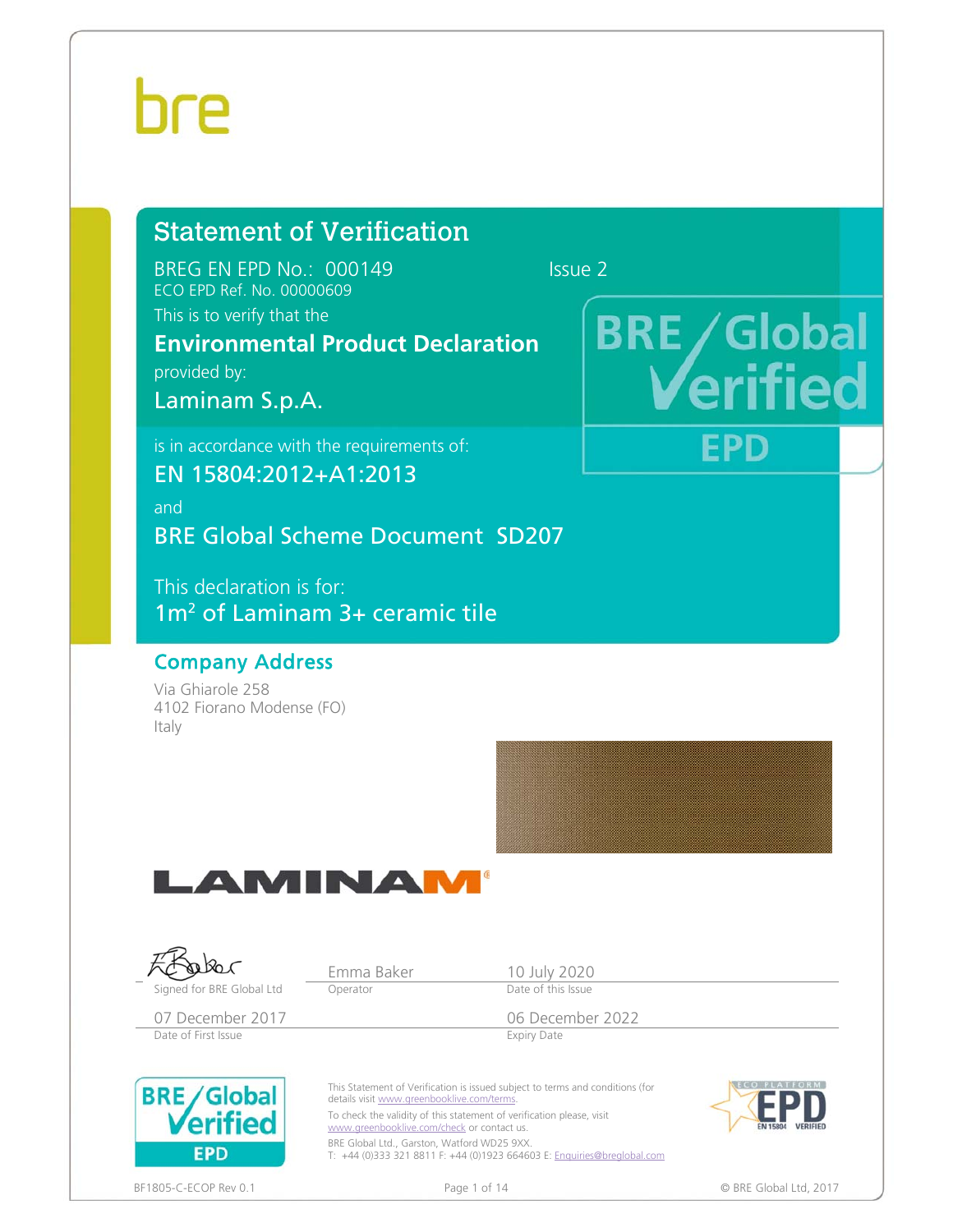### **Environmental Product Declaration**

### **EPD Number:000149**

### **General Information**

| <b>EPD Programme Operator</b>                                                                                                                                                                                                                                                                                                                 | <b>Applicable Product Category Rules</b>                                                                                                                             |  |  |  |  |  |  |
|-----------------------------------------------------------------------------------------------------------------------------------------------------------------------------------------------------------------------------------------------------------------------------------------------------------------------------------------------|----------------------------------------------------------------------------------------------------------------------------------------------------------------------|--|--|--|--|--|--|
| <b>BRE Global</b><br>Watford, Herts<br><b>WD25 9XX</b><br>United Kingdom                                                                                                                                                                                                                                                                      | <b>BRE Environmental Profiles 2013 Product Category Rules</b><br>for Type III environmental product declaration of construction<br>products to EN 15804:2012+A1:2013 |  |  |  |  |  |  |
| <b>Commissioner of LCA study</b>                                                                                                                                                                                                                                                                                                              | <b>LCA consultant/Tool</b>                                                                                                                                           |  |  |  |  |  |  |
| Laminam S.p.A.<br>Via Ghiarola 258<br>4102 Fiorano Modense (FO)<br>Italy                                                                                                                                                                                                                                                                      | Fei Zhang<br><b>BRE</b><br><b>Bucknalls Lane</b><br>Watford<br><b>WD25 9XX</b>                                                                                       |  |  |  |  |  |  |
| <b>Declared/Functional Unit</b>                                                                                                                                                                                                                                                                                                               | <b>Applicability/Coverage</b>                                                                                                                                        |  |  |  |  |  |  |
| $1m2$ of Laminam 3+ ceramic tile                                                                                                                                                                                                                                                                                                              | Product specific                                                                                                                                                     |  |  |  |  |  |  |
| <b>EPD Type</b>                                                                                                                                                                                                                                                                                                                               | <b>Background database</b>                                                                                                                                           |  |  |  |  |  |  |
| Cradle to Gate with options                                                                                                                                                                                                                                                                                                                   | ecoinvent                                                                                                                                                            |  |  |  |  |  |  |
|                                                                                                                                                                                                                                                                                                                                               | <b>Demonstration of Verification</b>                                                                                                                                 |  |  |  |  |  |  |
|                                                                                                                                                                                                                                                                                                                                               | CEN standard EN 15804 serves as the core PCR a                                                                                                                       |  |  |  |  |  |  |
| $\Box$ Internal                                                                                                                                                                                                                                                                                                                               | Independent verification of the declaration and data according to EN ISO 14025:2010<br>$\boxtimes$ External                                                          |  |  |  |  |  |  |
|                                                                                                                                                                                                                                                                                                                                               | (Where appropriate b)Third party verifier:<br>Nigel Jones                                                                                                            |  |  |  |  |  |  |
| a: Product category rules                                                                                                                                                                                                                                                                                                                     | b: Optional for business-to-business communication; mandatory for business-to-consumer communication (see EN ISO 14025:2010, 9.4)                                    |  |  |  |  |  |  |
| <b>Comparability</b>                                                                                                                                                                                                                                                                                                                          |                                                                                                                                                                      |  |  |  |  |  |  |
| Environmental product declarations from different programmes may not be comparable if not compliant with<br>EN 15804:2012+A1:2013. Comparability is further dependent on the specific product category rules, system boundaries<br>and allocations, and background data sources. See Clause 5.3 of EN 15804:2012+A1:2013 for further guidance |                                                                                                                                                                      |  |  |  |  |  |  |
|                                                                                                                                                                                                                                                                                                                                               |                                                                                                                                                                      |  |  |  |  |  |  |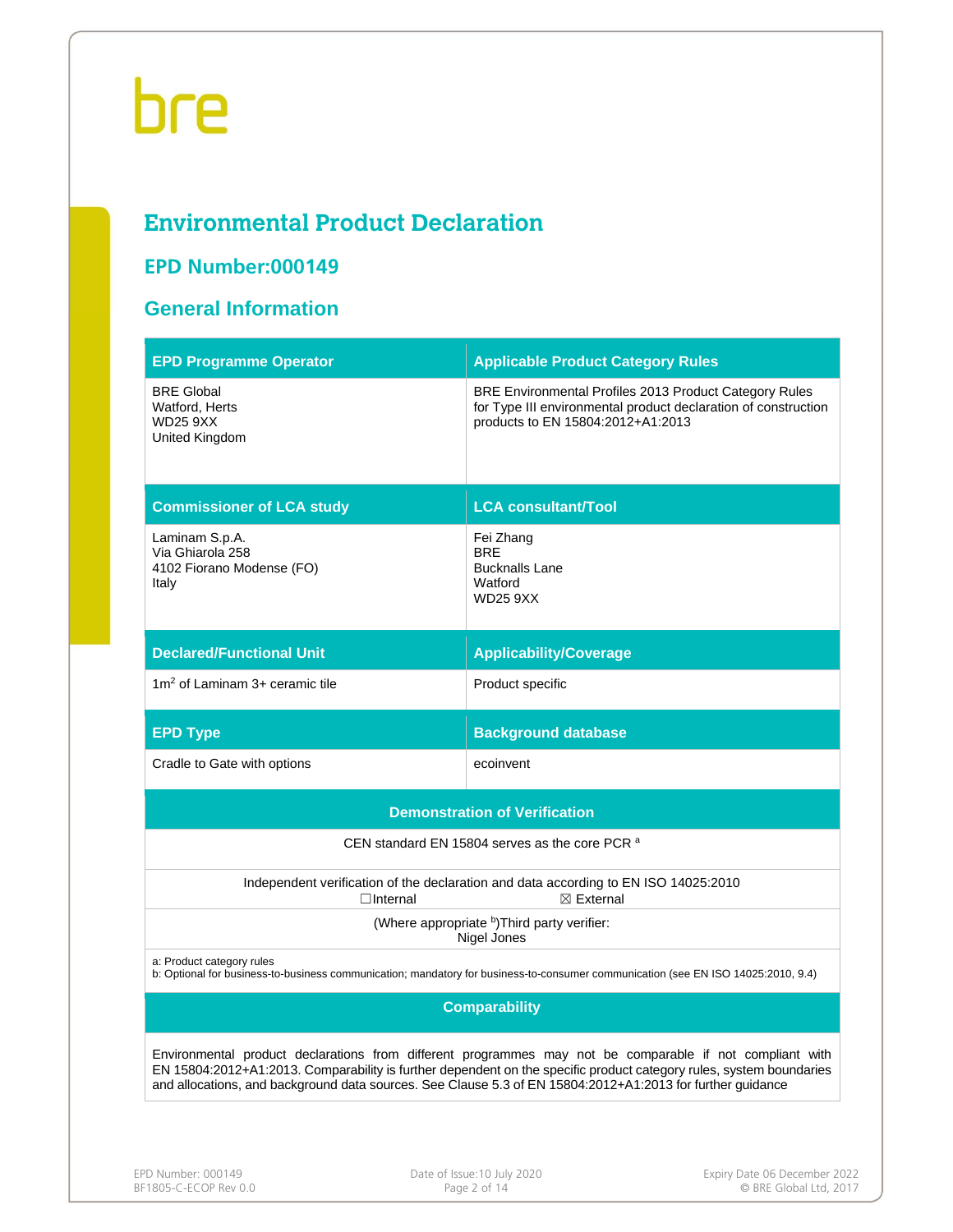#### **Information modules covered**

|                            |           |               |                                     |                             |                                |             |           | Use stage   |                                   |                              |                         |                              |                |                               |                         |  | <b>Benefits and</b><br>loads beyond                               |
|----------------------------|-----------|---------------|-------------------------------------|-----------------------------|--------------------------------|-------------|-----------|-------------|-----------------------------------|------------------------------|-------------------------|------------------------------|----------------|-------------------------------|-------------------------|--|-------------------------------------------------------------------|
| Product                    |           |               | <b>Construction</b>                 |                             | Related to the building fabric |             |           |             | <b>Related to</b><br>the building |                              |                         | End-of-life                  |                |                               | the system<br>boundary  |  |                                                                   |
| A <sub>1</sub>             | A2        | A3            | A <sub>4</sub>                      | A <sub>5</sub>              | <b>B1</b>                      | <b>B2</b>   | <b>B3</b> | <b>B4</b>   | <b>B5</b>                         | <b>B6</b>                    | <b>B7</b>               | C <sub>1</sub>               | C <sub>2</sub> | C <sub>3</sub>                | C <sub>4</sub>          |  | D                                                                 |
| supply<br>materials<br>Raw | Transport | Manufacturing | site<br>$\overline{c}$<br>Transport | Construction<br>nstallation | 9se                            | Maintenance | Repair    | Replacement | Refurbishment                     | energy<br>Operational<br>use | Operational water<br>ge | Deconstruction<br>demolition | ransport       | sing<br>ΰĎ<br>proces<br>Waste | ᢎ<br>Ö<br><b>Dispos</b> |  | ecycling<br>Recovery<br>$\alpha$<br>potential<br>Reuse,<br>and/or |
| ☑                          | ☑         | ☑             | ☑                                   | ☑                           | ☑                              | ☑           | ☑         | ☑           | ☑                                 | ☑                            | ☑                       | ☑                            | ☑              | ☑                             | ☑                       |  |                                                                   |

Note: Ticks indicate the Information Modules declared.

#### **Manufacturing site**

Laminam S.p.A Via Ghiarola 258 4102 Fiorano Modense (FO) Italy

#### **Construction Product:**

#### **Product Description**

Laminam products are flat porcelain ceramic tiles manufactured in a range of sizes, thicknesses and surfaces, giving performance in a range of applications. Laminam tiles can be used in the furniture industry and for interior design, as well as used for residential and commercial, wall and flooring applications. Some Laminam tiles with the suffice '+', such as the Laminam 3+ tiles, are structurally reinforced with fibreglass mat attached to the back with adhesive, giving them additional applications in facades and wall coverings. Some of the distinctive values of that Laminam products are marketed as having include being perfectly flat, having high resistances to wear, chemicals, fire, frost and staining. Generally, Laminam products are recyclable. Further product specifications can be found on the Laminam website: http://www.laminam.it/en/technology/.

#### **Technical Information**

| <b>Property</b>                                                                                | <b>Value, Unit</b>       |
|------------------------------------------------------------------------------------------------|--------------------------|
| Size                                                                                           | 3 mm x 1000 mm x 3000 mm |
| Mass per area                                                                                  | 8.2 kg/m <sup>2</sup>    |
| Breaking strength (ISO 10545-4 for 200 mm x 300 mm) valid only for a<br>tile of length 3000 mm | 700 $N/mm^2$             |
| Bending strength (ISO 10545-4 200 mm x 300 mm)                                                 | $50$ N/mm <sup>2</sup>   |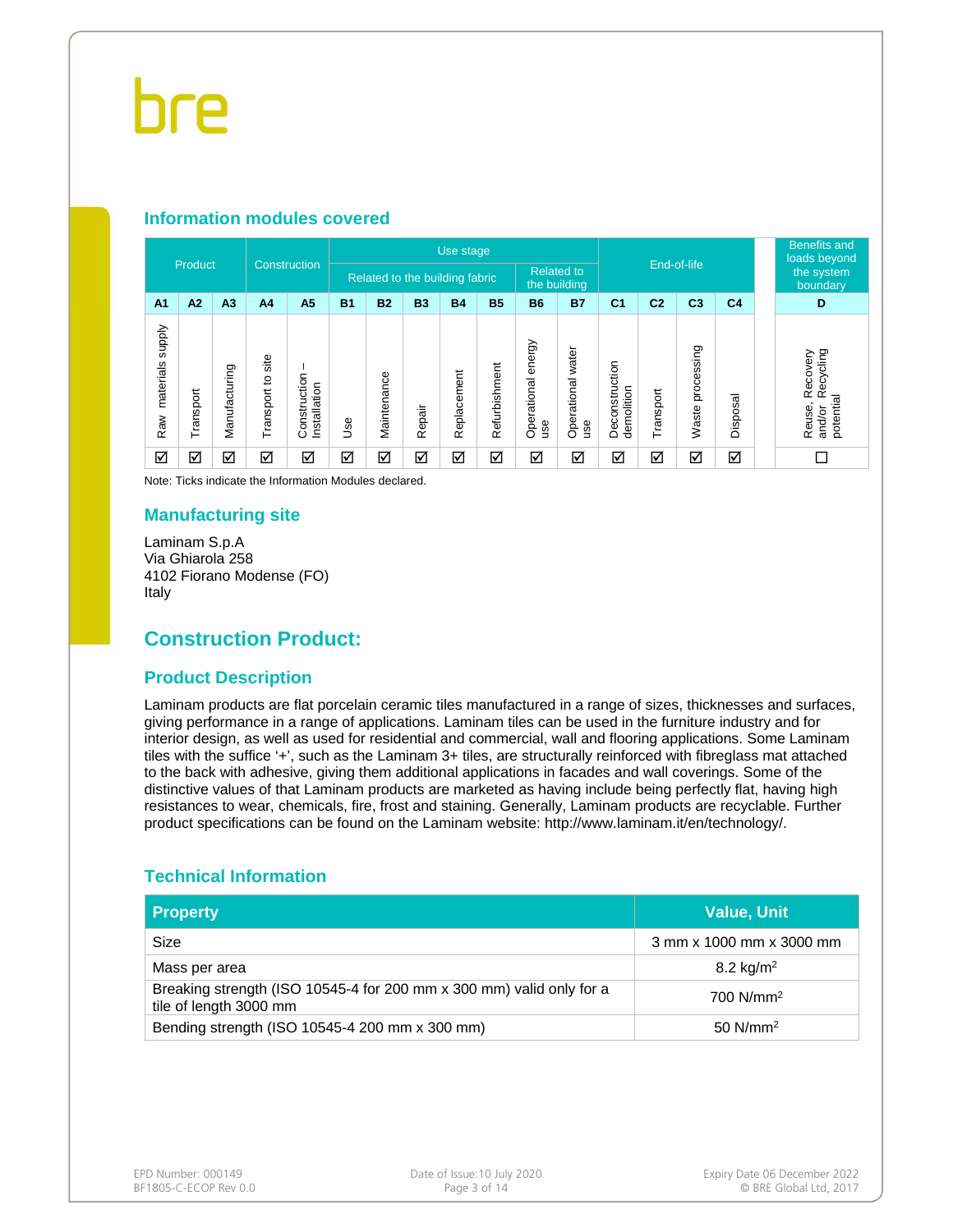#### **Main Product Contents**

The composition in the table below represents a range for a Laminam tile.

| <b>Material/Chemical Input</b>                    | ℅         |
|---------------------------------------------------|-----------|
| Clay                                              | $32 - 34$ |
| Feldspar (average content of 65% reused material) | $49 - 54$ |
| Alumina                                           | 3         |
| Other components                                  | $9 - 16$  |

#### **Manufacturing Process**

The raw materials, mainly consisting of clay and feldspars, are mixed, ground together and stained. The slip is then sent to the atomisers. At the production line, atomised material is drawn up, pressed and formed into the desired shape and thickness.

After compaction, the surface of the raw slab is decorated using special printing machines and the bottom of the slab is engobed. The decorated tiles are then send through the low-consumption hybrid gas-electric kiln, where they are heated, fired to 1,220°C and finally, cooled.

After quality control, some slabs (with the '+' suffix) have their fibreglass backing applied with adhesive. These slabs are then sent to join the rest of production where they are dry cut to the desired size, and packed either for storage or for immediate shipment to customers.

#### **Process flow diagram**

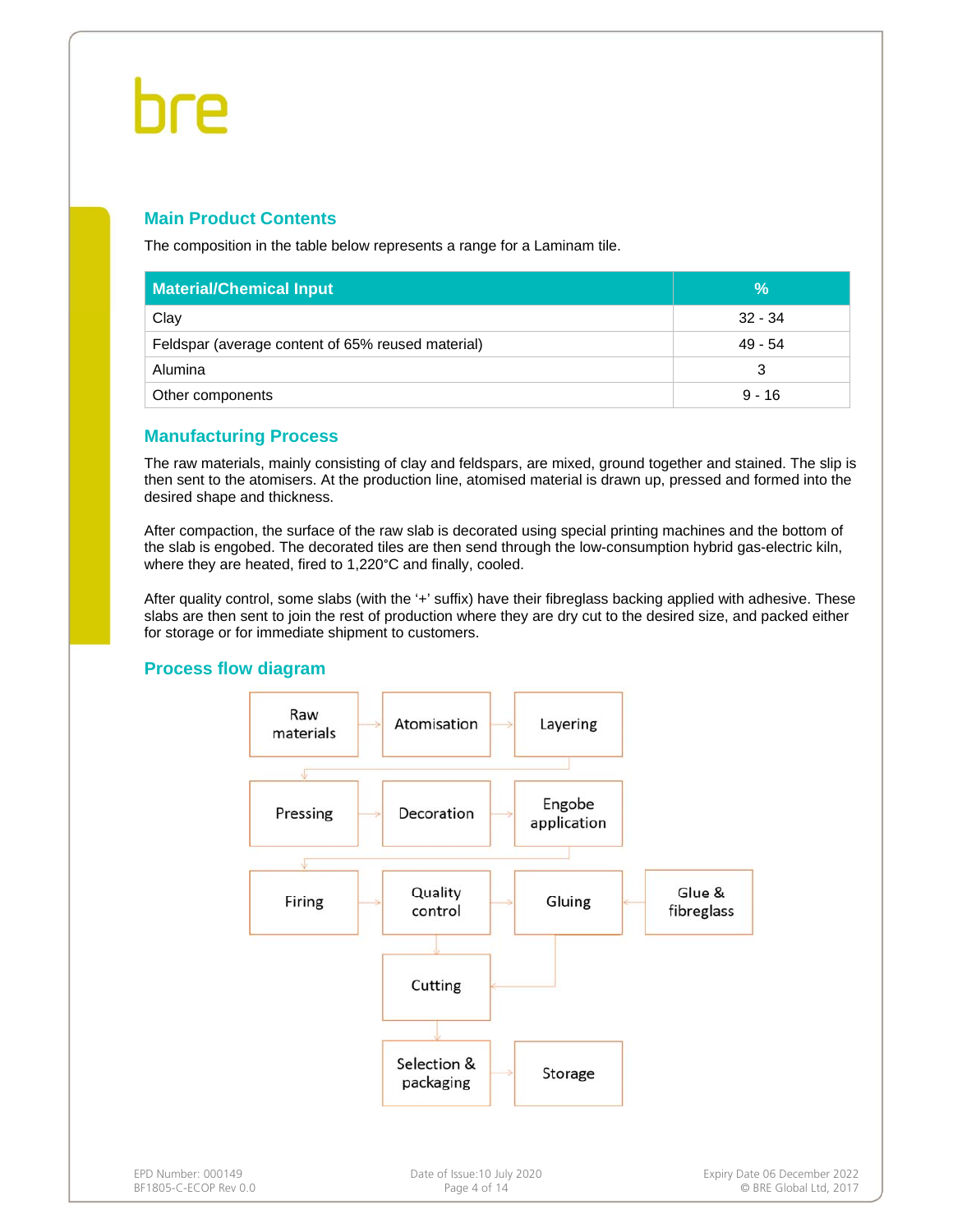#### **Construction Installation**

Laminam provides installation instructions for its ceramic tiles. For further information on the installation of Laminam tiles, please refer to: Laminam: Technical Guide, section 6 onwards, which is available on request from Laminam.

#### **Use Information**

Laminam products are ceramic tiles which are passive and have no emissions associated with their use.

#### **End of Life**

Laminam state that their products are 100% recyclable (http://www.laminam.it/en/environmental-policies/)

### **Life Cycle Assessment Calculation Rules**

#### **Declared / Functional unit description**

The declared unit is 1m2 of Laminam 3+ ceramic tile modelled over a 25 year study period.

#### **System boundary**

In accordance with the modular approach as defined in EN 15804:2012, this cradle-to-gate with options EPD includes the processes covered in the manufacturing sites and product stages A1 to A3, A4, A5, B1, B2, B3, B4, B5, B6, B7, C1, C2, C3 and C4.

#### **Data sources, quality and allocation**

Specific primary data derived from the Laminam 3+ production process in Italy have been modelled. In accordance with the requirements of EN15804, the most current available data has been used. The manufacturer-specific data from Laminam S.p.A. covers a production period of 1 year (01/01/2014 – 31/12/14). Secondary data has been used for all other upstream and downstream processes that are beyond the control of the manufacturer (i.e. raw material production). SimaPro v8 software was used to carrying out the LCA modelling with background LCI datasets taken from the ecoinvent database v3.2. All ecoinvent datasets are complete within the context used and conform to the system boundary and the criteria for the exclusion of inputs and outputs according to the requirements specified in EN15804. Laminam S.p.A. manufactures other finished ceramic tile products at its production site in addition to the product covered by this EPD. Calculations were performed to enable allocation of total site energy use, water, waste and emissions to the Laminam 3+ ceramic tile products. Allocation procedures were by physical allocation and are according to EN 15804 and are based on the ISO14044 guidance.

#### **Cut-off criteria**

All raw materials and consumable item inputs, and associated transport to the plant, process energy and water use, direct production waste and wastewater are included. Transportation of installation wastage to endof-life has been omitted from module A5 and is assumed to be negligible.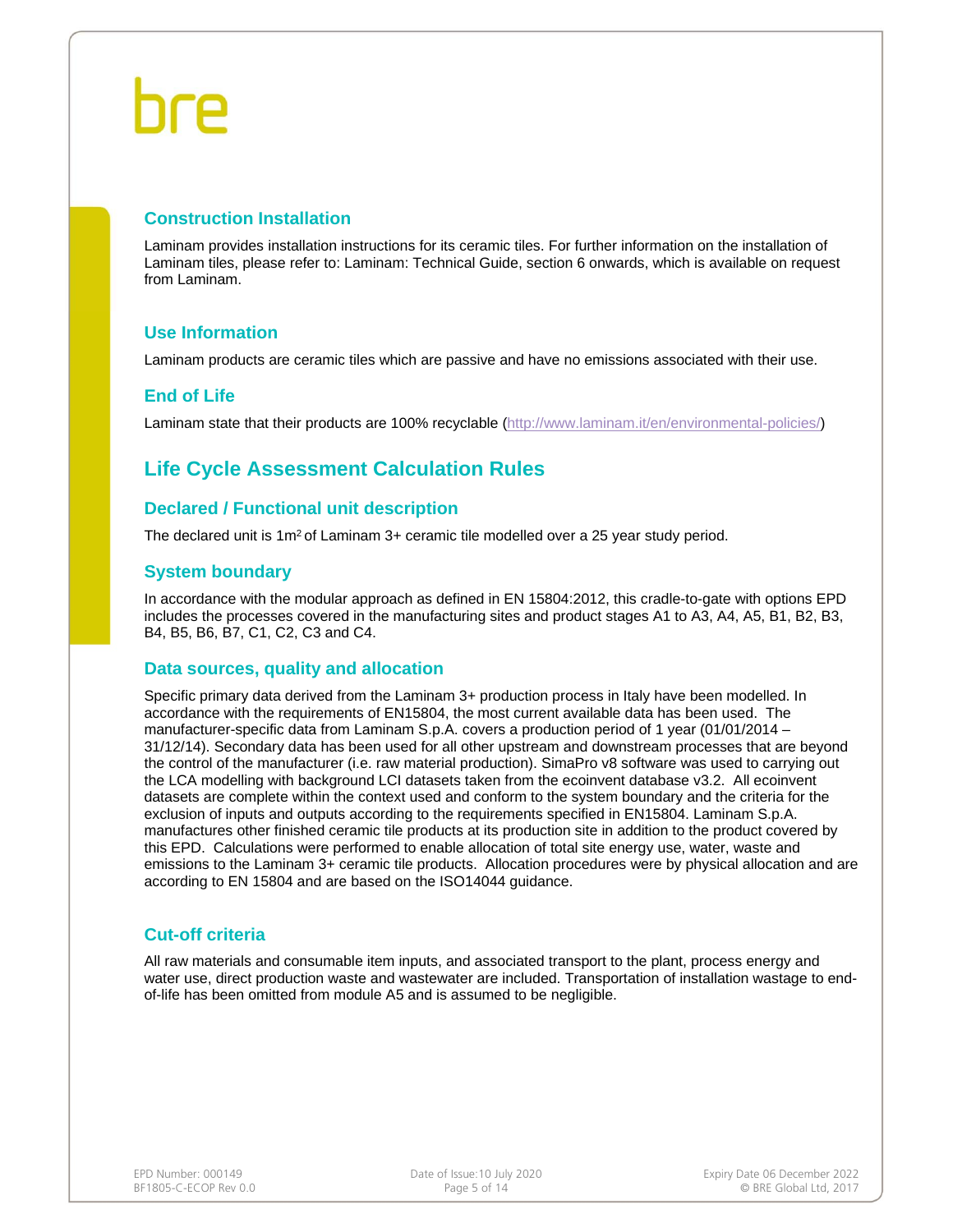#### **LCA Results**

(MND = module not declared; MNR = module not relevant; INA = indicator not assessed; AGG = aggregated)

| <b>Parameters describing environmental impacts</b>                    |                                               |                |                              |                     |                              |                       |                                            |                 |                                |  |  |
|-----------------------------------------------------------------------|-----------------------------------------------|----------------|------------------------------|---------------------|------------------------------|-----------------------|--------------------------------------------|-----------------|--------------------------------|--|--|
|                                                                       |                                               |                | <b>GWP</b>                   | <b>ODP</b>          | <b>AP</b>                    | <b>EP</b>             | <b>POCP</b>                                | <b>ADPE</b>     | <b>ADPF</b>                    |  |  |
|                                                                       |                                               |                | kg CO <sub>2</sub><br>equiv. | kg CFC 11<br>equiv. | kg SO <sub>2</sub><br>equiv. | kg $(PO4)3$<br>equiv. | kg C <sub>2</sub> H <sub>4</sub><br>equiv. | kg Sb<br>equiv. | MJ, net<br>calorific<br>value. |  |  |
|                                                                       | Raw material<br>supply                        | A <sub>1</sub> | AGG                          | <b>AGG</b>          | <b>AGG</b>                   | <b>AGG</b>            | <b>AGG</b>                                 | <b>AGG</b>      | AGG                            |  |  |
| Product stage                                                         | Transport                                     | A2             | AGG                          | AGG                 | AGG                          | AGG                   | AGG                                        | AGG             | AGG                            |  |  |
|                                                                       | Manufacturing                                 | A3             | <b>AGG</b>                   | AGG                 | <b>AGG</b>                   | <b>AGG</b>            | AGG                                        | <b>AGG</b>      | AGG                            |  |  |
|                                                                       | Total (of product<br>stage)                   | $A1-3$         | 15.4                         | 2.37E-06            | 0.0877                       | 0.0222                | 9.46E-03                                   | 1.09E-04        | 284                            |  |  |
| Construction                                                          | Transport                                     | A4             | 0.410                        | 7.57E-08            | 1.36E-03                     | 3.61E-04              | 2.39E-04                                   | 1.08E-06        | 6.20                           |  |  |
| process stage                                                         | Construction                                  | A <sub>5</sub> | 8.42                         | 8.91E-07            | 0.0559                       | 0.0159                | 6.63E-03                                   | 5.38E-05        | 139                            |  |  |
|                                                                       | Use                                           | <b>B1</b>      | <b>MNR</b>                   | <b>MNR</b>          | <b>MNR</b>                   | <b>MNR</b>            | <b>MNR</b>                                 | <b>MNR</b>      | <b>MNR</b>                     |  |  |
|                                                                       | Maintenance                                   | <b>B2</b>      | 0.189                        | 1.30E-08            | 1.06E-03                     | 3.62E-04              | 3.54E-04                                   | 1.12E-06        | 5.63                           |  |  |
|                                                                       | Repair                                        | B <sub>3</sub> | <b>MNR</b>                   | <b>MNR</b>          | <b>MNR</b>                   | <b>MNR</b>            | MNR                                        | <b>MNR</b>      | <b>MNR</b>                     |  |  |
| Use stage                                                             | Replacement                                   | <b>B4</b>      | <b>MNR</b>                   | <b>MNR</b>          | <b>MNR</b>                   | <b>MNR</b>            | <b>MNR</b>                                 | <b>MNR</b>      | <b>MNR</b>                     |  |  |
|                                                                       | Refurbishment                                 | <b>B5</b>      | <b>MNR</b>                   | <b>MNR</b>          | <b>MNR</b>                   | <b>MNR</b>            | <b>MNR</b>                                 | <b>MNR</b>      | <b>MNR</b>                     |  |  |
|                                                                       | Operational<br>energy use                     | <b>B6</b>      | <b>MNR</b>                   | <b>MNR</b>          | <b>MNR</b>                   | <b>MNR</b>            | <b>MNR</b>                                 | <b>MNR</b>      | <b>MNR</b>                     |  |  |
|                                                                       | Operational<br>water use                      | <b>B7</b>      | <b>MNR</b>                   | <b>MNR</b>          | <b>MNR</b>                   | <b>MNR</b>            | <b>MNR</b>                                 | <b>MNR</b>      | <b>MNR</b>                     |  |  |
|                                                                       | Deconstruction,<br>demolition                 | C <sub>1</sub> | <b>MNR</b>                   | <b>MNR</b>          | <b>MNR</b>                   | <b>MNR</b>            | <b>MNR</b>                                 | <b>MNR</b>      | <b>MNR</b>                     |  |  |
|                                                                       | Transport                                     | C <sub>2</sub> | 0.0684                       | 1.26E-08            | 2.27E-04                     | 6.02E-05              | 3.99E-05                                   | 1.81E-07        | 1.03                           |  |  |
| End of life                                                           | Waste<br>processing                           | C <sub>3</sub> | <b>MNR</b>                   | <b>MNR</b>          | <b>MNR</b>                   | <b>MNR</b>            | <b>MNR</b>                                 | <b>MNR</b>      | <b>MNR</b>                     |  |  |
|                                                                       | Disposal                                      | C <sub>4</sub> | 0.0848                       | 2.23E-08            | 5.94E-04                     | 1.95E-04              | 9.87E-05                                   | 1.20E-07        | 2.08                           |  |  |
| Potential<br>benefits and<br>loads beyond<br>the system<br>boundaries | Reuse,<br>recovery,<br>recycling<br>potential | D              | <b>MND</b>                   | <b>MND</b>          | <b>MND</b>                   | <b>MND</b>            | <b>MND</b>                                 | <b>MND</b>      | <b>MND</b>                     |  |  |

**Parameters describing environmental impacts**

GWP = Global Warming Potential;

ODP = Ozone Depletion Potential;

AP = Acidification Potential for Soil and Water;

EP = Eutrophication Potential;

POCP = Formation potential of tropospheric Ozone; ADPE = Abiotic Depletion Potential – Elements;

ADPF = Abiotic Depletion Potential – Fossil Fuels;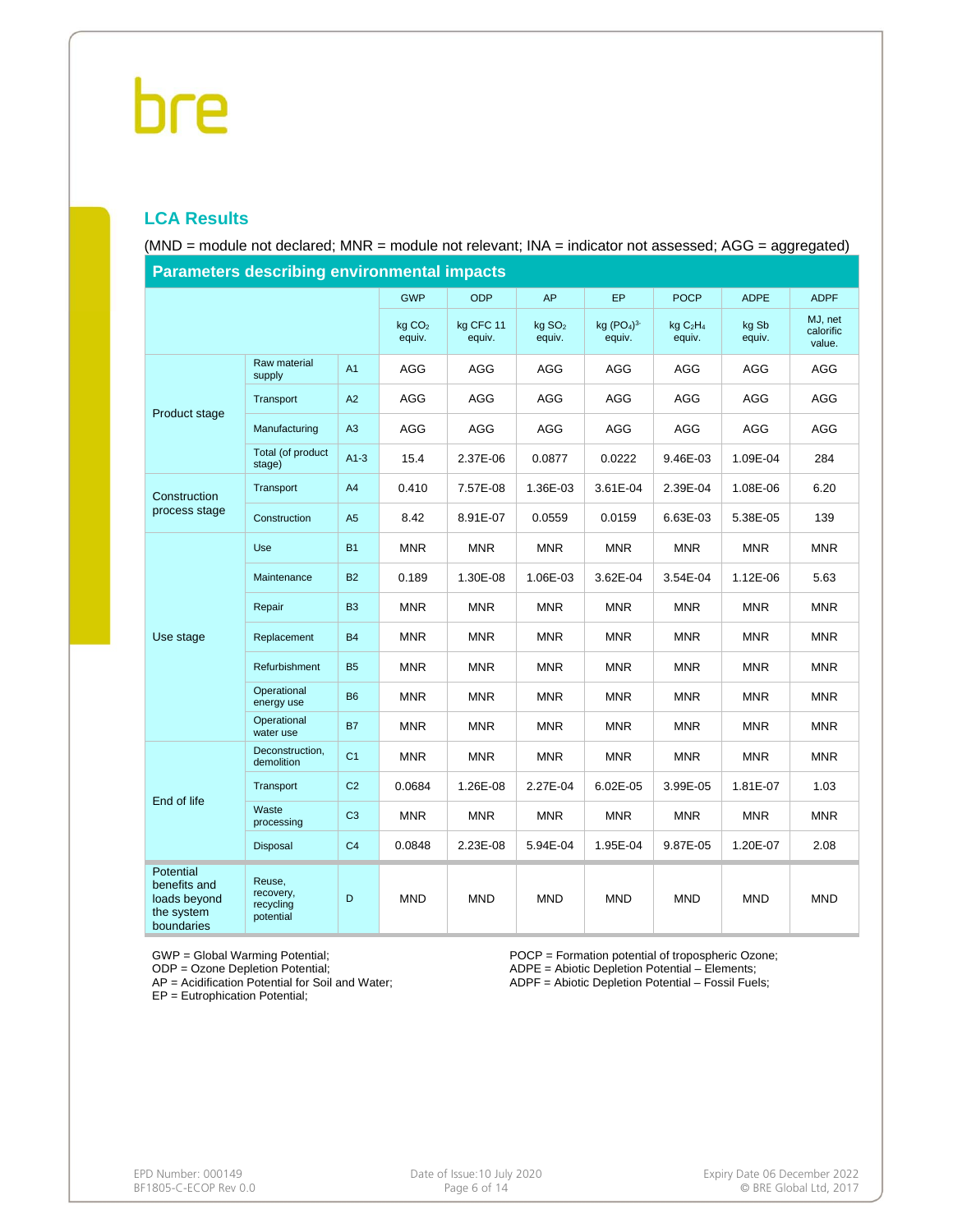#### **LCA Results (continued)**

| Parameters describing resource use, primary energy                    |                                               |                |             |             |             |              |              |              |  |  |
|-----------------------------------------------------------------------|-----------------------------------------------|----------------|-------------|-------------|-------------|--------------|--------------|--------------|--|--|
|                                                                       |                                               |                | <b>PERE</b> | <b>PERM</b> | <b>PERT</b> | <b>PENRE</b> | <b>PENRM</b> | <b>PENRT</b> |  |  |
|                                                                       |                                               |                | <b>MJ</b>   | <b>MJ</b>   | <b>MJ</b>   | <b>MJ</b>    | <b>MJ</b>    | <b>MJ</b>    |  |  |
|                                                                       | Raw material<br>supply                        | A <sub>1</sub> | AGG         | AGG         | AGG         | AGG          | AGG          | AGG          |  |  |
| Product stage                                                         | Transport                                     | A2             | <b>AGG</b>  | <b>AGG</b>  | <b>AGG</b>  | <b>AGG</b>   | <b>AGG</b>   | <b>AGG</b>   |  |  |
|                                                                       | Manufacturing                                 | A3             | <b>AGG</b>  | <b>AGG</b>  | <b>AGG</b>  | <b>AGG</b>   | <b>AGG</b>   | <b>AGG</b>   |  |  |
|                                                                       | Total (of product<br>stage)                   | $A1-3$         | 58.1        | 3.99E-04    | 58.1        | 290          | $\mathbf 0$  | 290          |  |  |
| Construction                                                          | Transport                                     | A4             | 0.0844      | 3.17E-07    | 0.0844      | 6.16         | $\mathbf 0$  | 6.16         |  |  |
| process stage                                                         | Construction                                  | A5             | 11.8        | 2.23E-03    | 11.8        | 147          | $\mathbf 0$  | 147          |  |  |
|                                                                       | Use                                           | <b>B1</b>      | <b>MNR</b>  | <b>MNR</b>  | <b>MNR</b>  | <b>MNR</b>   | <b>MNR</b>   | <b>MNR</b>   |  |  |
|                                                                       | Maintenance                                   | <b>B2</b>      | 1.02        | 2.72E-06    | 1.02        | 5.71         | 0            | 5.71         |  |  |
|                                                                       | Repair                                        | B <sub>3</sub> | <b>MNR</b>  | <b>MNR</b>  | <b>MNR</b>  | <b>MNR</b>   | <b>MNR</b>   | <b>MNR</b>   |  |  |
| Use stage                                                             | Replacement                                   | <b>B4</b>      | <b>MNR</b>  | <b>MNR</b>  | <b>MNR</b>  | <b>MNR</b>   | <b>MNR</b>   | <b>MNR</b>   |  |  |
|                                                                       | Refurbishment                                 | <b>B5</b>      | <b>MNR</b>  | <b>MNR</b>  | <b>MNR</b>  | <b>MNR</b>   | <b>MNR</b>   | <b>MNR</b>   |  |  |
|                                                                       | Operational<br>energy use                     | <b>B6</b>      | <b>MNR</b>  | <b>MNR</b>  | <b>MNR</b>  | <b>MNR</b>   | <b>MNR</b>   | <b>MNR</b>   |  |  |
|                                                                       | Operational<br>water use                      | <b>B7</b>      | <b>MNR</b>  | <b>MNR</b>  | <b>MNR</b>  | <b>MNR</b>   | <b>MNR</b>   | <b>MNR</b>   |  |  |
|                                                                       | Deconstruction,<br>demolition                 | C <sub>1</sub> | <b>MNR</b>  | <b>MNR</b>  | <b>MNR</b>  | <b>MNR</b>   | <b>MNR</b>   | <b>MNR</b>   |  |  |
| End of life                                                           | Transport                                     | C <sub>2</sub> | 0.0141      | 5.29E-08    | 0.0141      | 1.03         | 0            | 1.03         |  |  |
|                                                                       | Waste<br>processing                           | C <sub>3</sub> | <b>MNR</b>  | <b>MNR</b>  | <b>MNR</b>  | <b>MNR</b>   | <b>MNR</b>   | <b>MNR</b>   |  |  |
|                                                                       | Disposal                                      | C <sub>4</sub> | 0.0636      | 1.74E-07    | 0.0636      | 2.10         | 0            | 2.10         |  |  |
| Potential<br>benefits and<br>loads beyond<br>the system<br>boundaries | Reuse,<br>recovery,<br>recycling<br>potential | D              | <b>MND</b>  | <b>MND</b>  | <b>MND</b>  | <b>MND</b>   | <b>MND</b>   | <b>MND</b>   |  |  |

PERE = Use of renewable primary energy excluding renewable primary energy used as raw materials;

PERM = Use of renewable primary energy resources used as raw materials;

PERT = Total use of renewable primary energy resources;

PENRE = Use of non-renewable primary energy excluding nonrenewable primary energy resources used as raw materials; PENRM = Use of non-renewable primary energy resources used as raw materials;

PENRT = Total use of non-renewable primary energy resource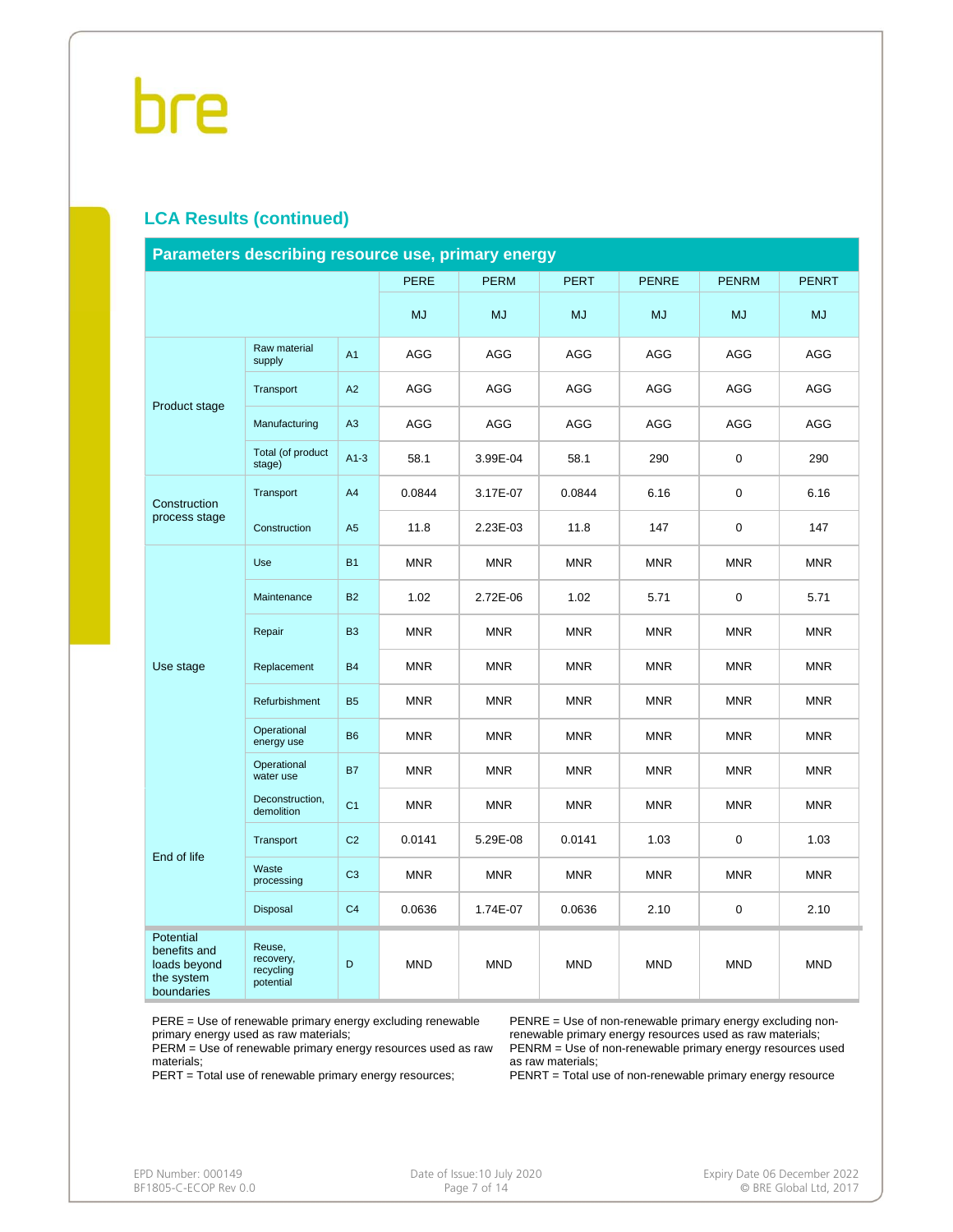#### **LCA Results (continued)**

| Parameters describing resource use, secondary materials and fuels, use of water |                                               |                |             |                                  |                                  |                |  |  |  |
|---------------------------------------------------------------------------------|-----------------------------------------------|----------------|-------------|----------------------------------|----------------------------------|----------------|--|--|--|
|                                                                                 |                                               |                | <b>SM</b>   | <b>RSF</b>                       | <b>NRSF</b>                      | <b>FW</b>      |  |  |  |
|                                                                                 |                                               |                | kg          | <b>MJ</b><br>net calorific value | <b>MJ</b><br>net calorific value | m <sup>3</sup> |  |  |  |
|                                                                                 | Raw material<br>supply                        | A1             | <b>AGG</b>  | <b>AGG</b>                       | AGG                              | <b>AGG</b>     |  |  |  |
| Product stage                                                                   | Transport                                     | A2             | AGG         | AGG                              | AGG                              | AGG            |  |  |  |
|                                                                                 | Manufacturing                                 | A3             | AGG         | AGG                              | AGG                              | <b>AGG</b>     |  |  |  |
|                                                                                 | Total (of product<br>stage)                   | $A1-3$         | 3.61        | 0                                | $\mathsf 0$                      | 0.230          |  |  |  |
| Construction                                                                    | Transport                                     | A4             | $\mathbf 0$ | 0                                | $\mathbf 0$                      | 1.36E-03       |  |  |  |
| process stage                                                                   | Construction                                  | A <sub>5</sub> | 0.235       | 0                                | $\mathbf 0$                      | 0.274          |  |  |  |
|                                                                                 | Use                                           | <b>B1</b>      | <b>MNR</b>  | <b>MNR</b>                       | <b>MNR</b>                       | <b>MNR</b>     |  |  |  |
|                                                                                 | Maintenance                                   | <b>B2</b>      | $\mathbf 0$ | $\mathbf 0$                      | $\mathbf 0$                      | 0.0222         |  |  |  |
|                                                                                 | Repair                                        | <b>B3</b>      | <b>MNR</b>  | <b>MNR</b>                       | <b>MNR</b>                       | <b>MNR</b>     |  |  |  |
| Use stage                                                                       | Replacement                                   | <b>B4</b>      | <b>MNR</b>  | <b>MNR</b>                       | <b>MNR</b>                       | <b>MNR</b>     |  |  |  |
|                                                                                 | Refurbishment                                 | <b>B5</b>      | <b>MNR</b>  | <b>MNR</b>                       | <b>MNR</b>                       | <b>MNR</b>     |  |  |  |
|                                                                                 | Operational<br>energy use                     | <b>B6</b>      | <b>MNR</b>  | <b>MNR</b>                       | <b>MNR</b>                       | <b>MNR</b>     |  |  |  |
|                                                                                 | Operational<br>water use                      | <b>B7</b>      | <b>MNR</b>  | <b>MNR</b>                       | <b>MNR</b>                       | <b>MNR</b>     |  |  |  |
|                                                                                 | Deconstruction,<br>demolition                 | C <sub>1</sub> | <b>MNR</b>  | <b>MNR</b>                       | <b>MNR</b>                       | <b>MNR</b>     |  |  |  |
| End of life                                                                     | Transport                                     | C <sub>2</sub> | 0           | $\mathbf 0$                      | $\mathbf 0$                      | 2.26E-04       |  |  |  |
|                                                                                 | Waste<br>processing                           | C <sub>3</sub> | <b>MNR</b>  | <b>MNR</b>                       | <b>MNR</b>                       | <b>MNR</b>     |  |  |  |
|                                                                                 | Disposal                                      | C <sub>4</sub> | $\mathsf 0$ | 0                                | $\mathsf 0$                      | 2.34E-03       |  |  |  |
| Potential<br>benefits and<br>loads beyond<br>the system<br>boundaries           | Reuse,<br>recovery,<br>recycling<br>potential | D              | <b>MND</b>  | <b>MND</b>                       | <b>MND</b>                       | <b>MND</b>     |  |  |  |

SM = Use of secondary material;

RSF = Use of renewable secondary fuels;

NRSF = Use of non-renewable secondary fuels; FW = Net use of fresh water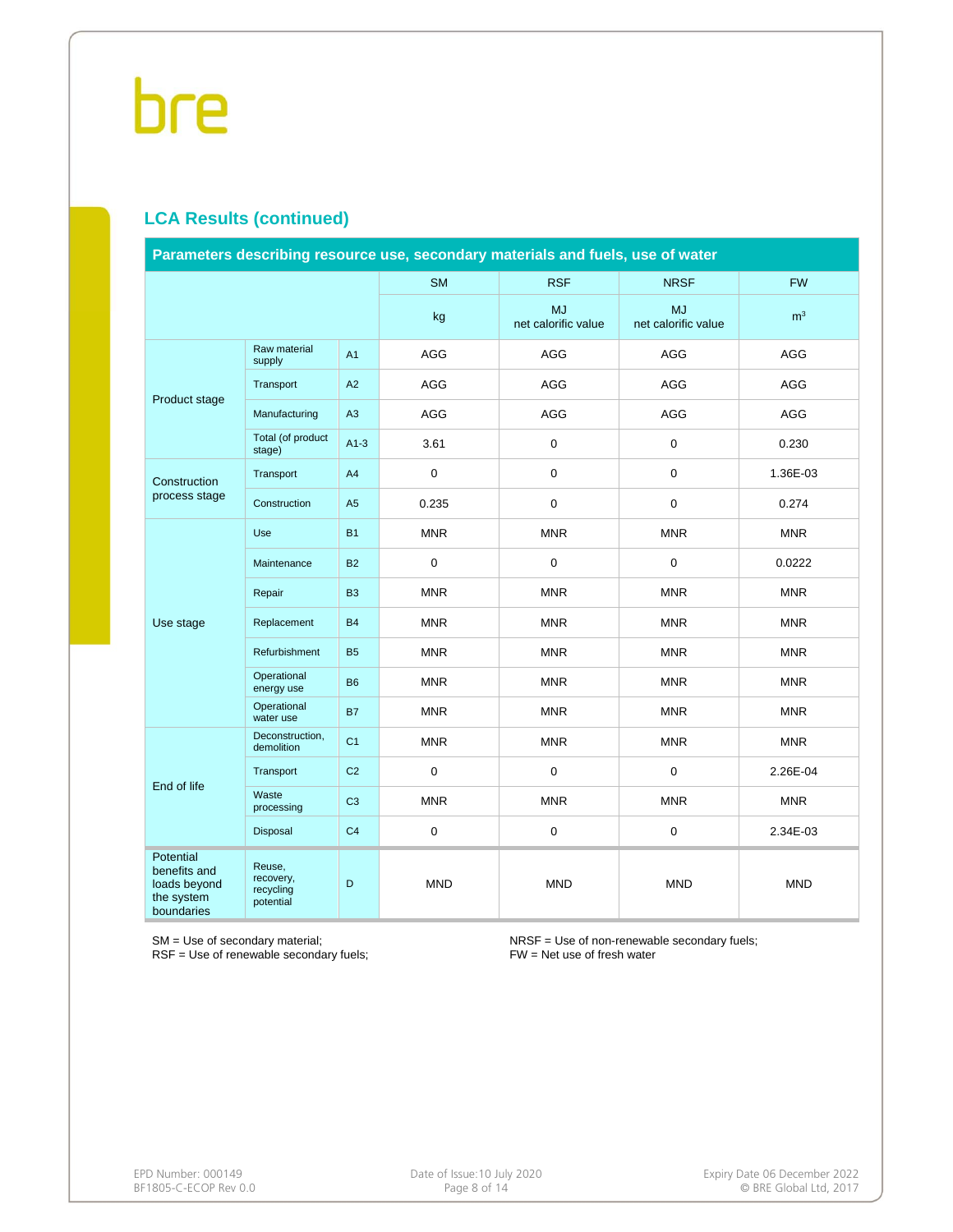#### **LCA Results (continued)**

| Other environmental information describing waste categories           |                                               |                |            |             |            |  |  |  |  |
|-----------------------------------------------------------------------|-----------------------------------------------|----------------|------------|-------------|------------|--|--|--|--|
|                                                                       |                                               |                | <b>HWD</b> | <b>NHWD</b> | <b>RWD</b> |  |  |  |  |
|                                                                       |                                               |                | kg         | kg          | kg         |  |  |  |  |
|                                                                       | Raw material<br>supply                        | A1             | AGG        | <b>AGG</b>  | <b>AGG</b> |  |  |  |  |
|                                                                       | Transport                                     | A2             | AGG        | <b>AGG</b>  | AGG        |  |  |  |  |
| Product stage                                                         | Manufacturing                                 | A3             | AGG        | AGG         | AGG        |  |  |  |  |
|                                                                       | Total (of<br>product stage)                   | $A1-3$         | 1.22       | 6.27        | 8.24E-04   |  |  |  |  |
| Construction                                                          | Transport                                     | A <sub>4</sub> | 2.61E-03   | 0.29        | 4.29E-05   |  |  |  |  |
| process stage                                                         | Construction                                  | A <sub>5</sub> | 0.86       | 2.33        | 3.67E-04   |  |  |  |  |
|                                                                       | Use                                           | <b>B1</b>      | <b>MNR</b> | <b>MNR</b>  | <b>MNR</b> |  |  |  |  |
|                                                                       | Maintenance                                   | <b>B2</b>      | 5.07E-03   | 0.0155      | 6.38E-06   |  |  |  |  |
|                                                                       | Repair                                        | B <sub>3</sub> | <b>MNR</b> | <b>MNR</b>  | <b>MNR</b> |  |  |  |  |
| Use stage                                                             | Replacement                                   | <b>B4</b>      | <b>MNR</b> | <b>MNR</b>  | <b>MNR</b> |  |  |  |  |
|                                                                       | Refurbishment                                 | <b>B5</b>      | <b>MNR</b> | <b>MNR</b>  | <b>MNR</b> |  |  |  |  |
|                                                                       | Operational<br>energy use                     | <b>B6</b>      | <b>MNR</b> | <b>MNR</b>  | <b>MNR</b> |  |  |  |  |
|                                                                       | Operational<br>water use                      | <b>B7</b>      | <b>MNR</b> | <b>MNR</b>  | <b>MNR</b> |  |  |  |  |
|                                                                       | Deconstructio<br>n, demolition                | C <sub>1</sub> | <b>MNR</b> | <b>MNR</b>  | <b>MNR</b> |  |  |  |  |
|                                                                       | Transport                                     | C <sub>2</sub> | 4.35E-04   | 0.0483      | 7.15E-06   |  |  |  |  |
| End of life                                                           | Waste<br>processing                           | C <sub>3</sub> | <b>MNR</b> | <b>MNR</b>  | <b>MNR</b> |  |  |  |  |
|                                                                       | Disposal                                      | C <sub>4</sub> | 1.57E-03   | 8.22        | 1.29E-05   |  |  |  |  |
| Potential<br>benefits and<br>loads beyond<br>the system<br>boundaries | Reuse,<br>recovery,<br>recycling<br>potential | D              | <b>MND</b> | <b>MND</b>  | <b>MND</b> |  |  |  |  |

HWD = Hazardous waste disposed;

NHWD = Non-hazardous waste disposed;

RWD = Radioactive waste disposed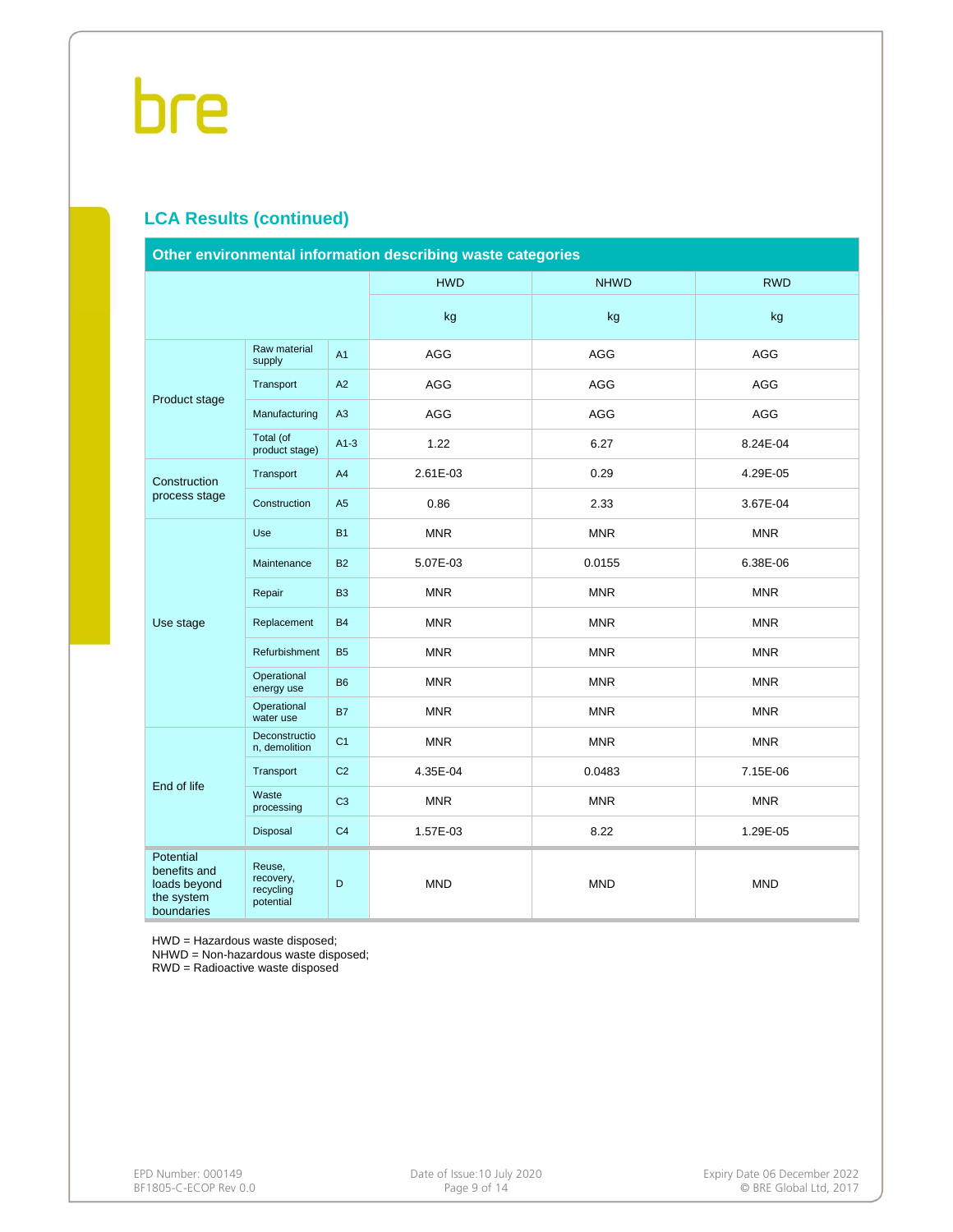#### **LCA Results (continued)**

| Other environmental information describing output flows - at end of life     |                                            |                |             |             |                  |                          |  |  |  |
|------------------------------------------------------------------------------|--------------------------------------------|----------------|-------------|-------------|------------------|--------------------------|--|--|--|
|                                                                              |                                            |                | <b>CRU</b>  | <b>MFR</b>  | <b>MER</b>       | <b>EE</b>                |  |  |  |
|                                                                              |                                            |                | kg          | kg          | kg               | MJ per energy<br>carrier |  |  |  |
|                                                                              | Raw material<br>supply                     | A1             | AGG         | AGG         | AGG              | <b>AGG</b>               |  |  |  |
|                                                                              | Transport                                  | A2             | AGG         | <b>AGG</b>  | AGG              | AGG                      |  |  |  |
| Product stage                                                                | Manufacturing                              | A3             | AGG         | AGG         | AGG              | <b>AGG</b>               |  |  |  |
|                                                                              | Total (of product<br>stage)                | $A1-3$         | 0.251       | 6.24E-03    | $\boldsymbol{0}$ | 0.0454                   |  |  |  |
| Construction                                                                 | Transport                                  | A4             | $\mathsf 0$ | $\mathsf 0$ | $\mathbf 0$      | $\mathbf 0$              |  |  |  |
| process stage                                                                | Construction                               | A5             | 0.0163      | 4.05E-04    | $\mathbf 0$      | 2.95E-03                 |  |  |  |
|                                                                              | Use                                        | <b>B1</b>      | <b>MNR</b>  | <b>MNR</b>  | <b>MNR</b>       | <b>MNR</b>               |  |  |  |
|                                                                              | Maintenance                                | <b>B2</b>      | $\mathsf 0$ | 0           | $\mathbf 0$      | $\mathbf 0$              |  |  |  |
|                                                                              | Repair                                     | B <sub>3</sub> | <b>MNR</b>  | <b>MNR</b>  | <b>MNR</b>       | <b>MNR</b>               |  |  |  |
| Use stage                                                                    | Replacement                                | <b>B4</b>      | <b>MNR</b>  | <b>MNR</b>  | <b>MNR</b>       | <b>MNR</b>               |  |  |  |
|                                                                              | Refurbishment                              | <b>B5</b>      | <b>MNR</b>  | <b>MNR</b>  | <b>MNR</b>       | <b>MNR</b>               |  |  |  |
|                                                                              | Operational<br>energy use                  | <b>B6</b>      | <b>MNR</b>  | <b>MNR</b>  | <b>MNR</b>       | <b>MNR</b>               |  |  |  |
|                                                                              | Operational<br>water use                   | <b>B7</b>      | <b>MNR</b>  | <b>MNR</b>  | <b>MNR</b>       | <b>MNR</b>               |  |  |  |
|                                                                              | Deconstruction,<br>demolition              | C <sub>1</sub> | <b>MNR</b>  | <b>MNR</b>  | <b>MNR</b>       | <b>MNR</b>               |  |  |  |
| End of life                                                                  | Transport                                  | C <sub>2</sub> | $\mathsf 0$ | 0           | $\pmb{0}$        | $\mathbf 0$              |  |  |  |
|                                                                              | Waste<br>processing                        | C <sub>3</sub> | <b>MNR</b>  | <b>MNR</b>  | <b>MNR</b>       | <b>MNR</b>               |  |  |  |
|                                                                              | <b>Disposal</b>                            | C <sub>4</sub> | $\mathbf 0$ | 0           | $\mathsf 0$      | $\mathsf{O}\xspace$      |  |  |  |
| <b>Potential</b><br>benefits and<br>loads beyond<br>the system<br>boundaries | Reuse, recovery,<br>recycling<br>potential | D              | <b>MND</b>  | <b>MND</b>  | <b>MND</b>       | <b>MND</b>               |  |  |  |

CRU = Components for reuse; MFR = Materials for recycling

MER = Materials for energy recovery; EE = Exported Energy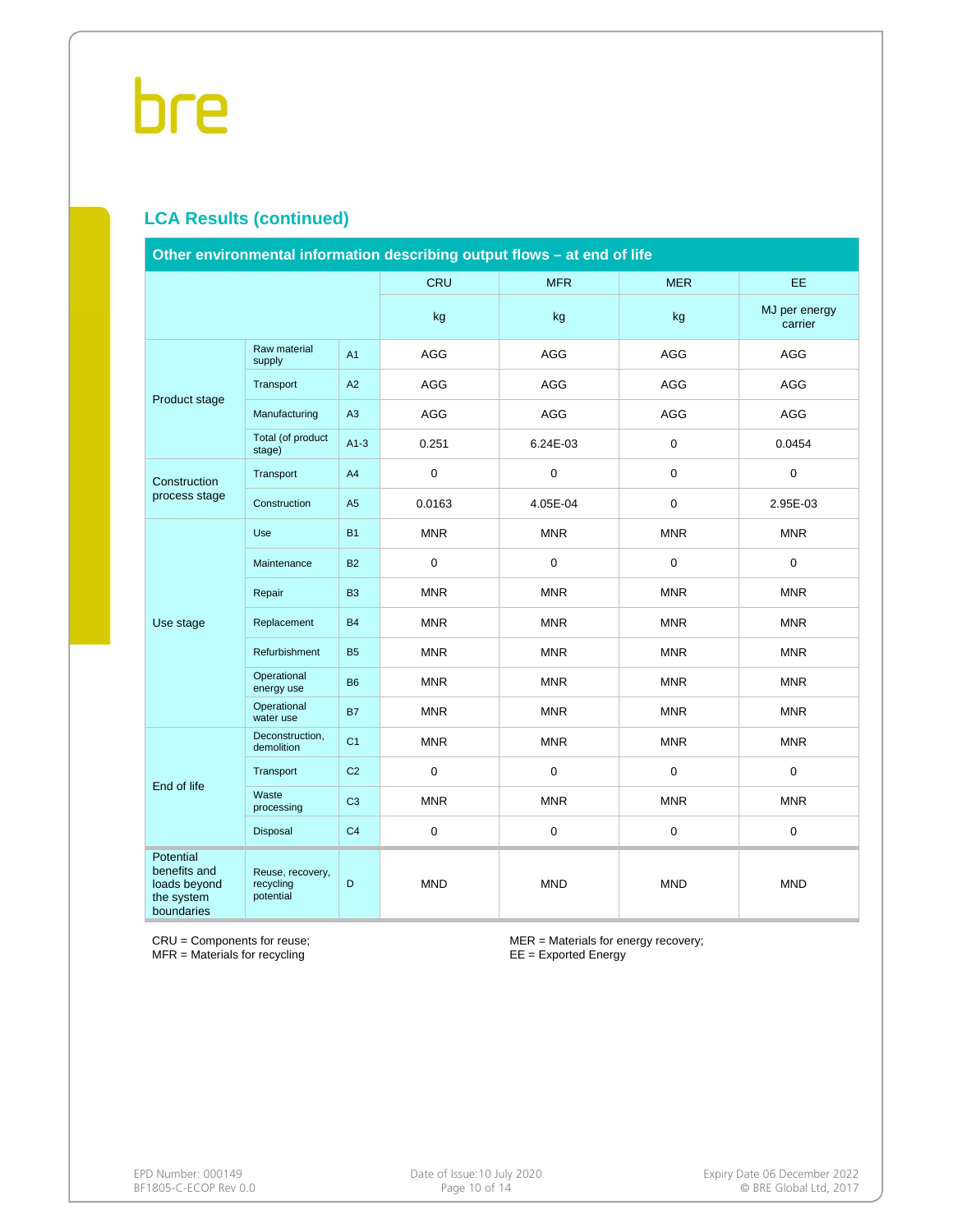### **Scenarios and additional technical information**

| Scenario                                 | Parameter                                                                                                                                                                                                                                                                                                                                                                                                                                                        | <b>Units</b>                   | <b>Results</b> |  |  |  |  |  |  |
|------------------------------------------|------------------------------------------------------------------------------------------------------------------------------------------------------------------------------------------------------------------------------------------------------------------------------------------------------------------------------------------------------------------------------------------------------------------------------------------------------------------|--------------------------------|----------------|--|--|--|--|--|--|
|                                          | Laminam products are sold worldwide. The average default transport distances used for<br>national distribution as used in the Confindustria Ceramica EPD (EPD-COI-20160202-ICG1-<br>EN), has been assumed.                                                                                                                                                                                                                                                       |                                |                |  |  |  |  |  |  |
| A4 - Transport to the                    | Lorry - diesel                                                                                                                                                                                                                                                                                                                                                                                                                                                   | Fuel<br>consumption<br>(g/tkm) | 2.5            |  |  |  |  |  |  |
| building site                            | <b>Distance</b>                                                                                                                                                                                                                                                                                                                                                                                                                                                  | km                             | 300            |  |  |  |  |  |  |
|                                          | Capacity utilisation (incl. empty returns)                                                                                                                                                                                                                                                                                                                                                                                                                       | %                              | 24             |  |  |  |  |  |  |
|                                          | Bulk density of transported products                                                                                                                                                                                                                                                                                                                                                                                                                             | kg/m <sup>3</sup>              | 2733           |  |  |  |  |  |  |
| A5 - Installation in<br>the building     | Based on average data from different manufacturers of ceramic tiles in Europe, as per the<br>sector average Confindustria Ceramica EPD this scenario assumed that 6 kg of cementitious<br>adhesive per 1 m <sup>2</sup> of ceramic tile is used to install the Laminam 3+. A ceramic material loss of<br>6.5% installation wastage was also assumed on a similar basis, with the additional production,<br>transport and waste of this 6.5% accounted for in A5. |                                |                |  |  |  |  |  |  |
|                                          | Cementitious adhesive                                                                                                                                                                                                                                                                                                                                                                                                                                            | kg/m <sup>2</sup>              | 6              |  |  |  |  |  |  |
|                                          | Installation wastage                                                                                                                                                                                                                                                                                                                                                                                                                                             | %                              | 6.5            |  |  |  |  |  |  |
| $B1 - Use$                               | Once installed, ceramic tiles do not have any emissions associated with their use. Therefore,<br>module B1 is not relevant to this product (MNR).                                                                                                                                                                                                                                                                                                                |                                |                |  |  |  |  |  |  |
|                                          | Based on average data from different manufacturers of ceramic tiles in Europe, as per the<br>sector average Confindustria Ceramic EPD, this scenario assumes that 0.3 ml of detergent and<br>0.002 litres of water are used to wash $1m^2$ of ceramic tile. It has been assumed that the tile is<br>washed in this manner once a week.                                                                                                                           |                                |                |  |  |  |  |  |  |
| B <sub>2</sub> - Maintenance             | Detergent                                                                                                                                                                                                                                                                                                                                                                                                                                                        | ml/m <sup>2</sup>              | 0.3            |  |  |  |  |  |  |
|                                          | Water                                                                                                                                                                                                                                                                                                                                                                                                                                                            | 1/m <sup>2</sup>               | 0.002          |  |  |  |  |  |  |
|                                          | Maintenance frequency                                                                                                                                                                                                                                                                                                                                                                                                                                            | Cycles per year                | 52             |  |  |  |  |  |  |
| B <sub>3</sub> – Repair                  | No potential repair scenario has been specified by Laminam during the 25 year study period of<br>this LCA. Therefore, this module is not relevant (MNR).                                                                                                                                                                                                                                                                                                         |                                |                |  |  |  |  |  |  |
| B4 - Replacement                         | No replacements are expected during the 25 year study period of this $LCA$ – the service life is<br>25 years. Therefore, this module is not relevant (MNR).                                                                                                                                                                                                                                                                                                      |                                |                |  |  |  |  |  |  |
| B5 - Refurbishment                       | For Laminam 3+ ceramic tiles, no refurbishments have been assumed during the 25 year study<br>period of this LCA. Therefore, this module is not relevant (MNR).                                                                                                                                                                                                                                                                                                  |                                |                |  |  |  |  |  |  |
| Reference service                        | The reference service life of the Laminam 5 ceramic tiles is documented by the 25 year<br>warranty supplied on request.                                                                                                                                                                                                                                                                                                                                          |                                |                |  |  |  |  |  |  |
| life                                     | Service life                                                                                                                                                                                                                                                                                                                                                                                                                                                     | years                          | 25             |  |  |  |  |  |  |
| B6 - Use of energy;<br>B7 - Use of water | For Laminam 3+ ceramic tiles, no energy or water is used to 'operate' the product during its<br>use. Therefore, these modules are not relevant (MNR).                                                                                                                                                                                                                                                                                                            |                                |                |  |  |  |  |  |  |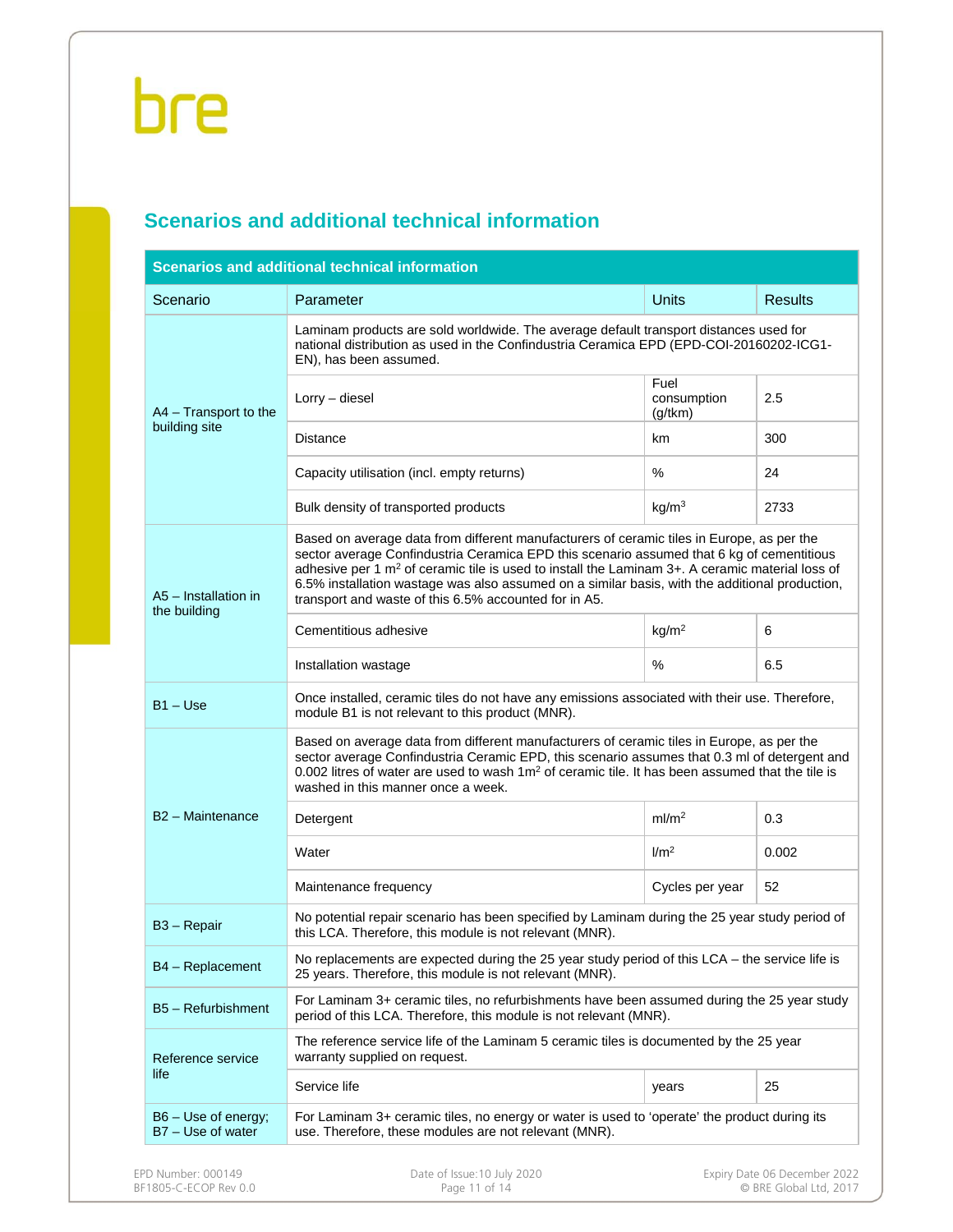| <b>Scenarios and additional technical information</b> |                                                                                                                                                                                                                                                                                                                                            |                                                                                                                                                                                                                                                                                        |                |  |  |  |  |  |  |  |
|-------------------------------------------------------|--------------------------------------------------------------------------------------------------------------------------------------------------------------------------------------------------------------------------------------------------------------------------------------------------------------------------------------------|----------------------------------------------------------------------------------------------------------------------------------------------------------------------------------------------------------------------------------------------------------------------------------------|----------------|--|--|--|--|--|--|--|
| Scenario                                              | Parameter                                                                                                                                                                                                                                                                                                                                  | <b>Units</b>                                                                                                                                                                                                                                                                           | <b>Results</b> |  |  |  |  |  |  |  |
| C1 - Deconstruction                                   | For ceramic tiles, it is assumed that when a building is deconstructed at the end-of-life, no<br>additional processes are required to deconstruct the tiles. This is also in agreement with the<br>PCR developed by the European Ceramic Tile Manufacturers' Federation (CET PCR 2014).<br>Therefore, this module is not relevant (MNR).   |                                                                                                                                                                                                                                                                                        |                |  |  |  |  |  |  |  |
| $C2 - End-of-life$                                    | It has been assumed that the ceramic tile waste resulting from deconstruction is transported<br>from the site to a processing facility by lorry for 20km. The distance by lorry from the<br>processing facility to end-of-life disposal is 30km. This is in line with the C2 scenario of the<br>sector average Confindustria Ceramica EPD. |                                                                                                                                                                                                                                                                                        |                |  |  |  |  |  |  |  |
|                                                       | $Lorrv - diesel$                                                                                                                                                                                                                                                                                                                           | Fuel<br>consumption<br>(g/tkm)                                                                                                                                                                                                                                                         | 2.5            |  |  |  |  |  |  |  |
| transport                                             | <b>Distance</b>                                                                                                                                                                                                                                                                                                                            | km                                                                                                                                                                                                                                                                                     | 50             |  |  |  |  |  |  |  |
|                                                       | Capacity utilisation (incl. empty returns)                                                                                                                                                                                                                                                                                                 | $\frac{0}{0}$                                                                                                                                                                                                                                                                          | 24             |  |  |  |  |  |  |  |
|                                                       | Bulk density of transported products                                                                                                                                                                                                                                                                                                       | kg/m <sup>3</sup>                                                                                                                                                                                                                                                                      | 2733           |  |  |  |  |  |  |  |
| $C3$ – End-of-life pre-<br>processing                 | It has been assumed that as all the Laminam 3+ ceramic tile waste goes to recycling, and the<br>only pre-processing required was crushing of the tile after deconstruction, to aggregate.                                                                                                                                                  |                                                                                                                                                                                                                                                                                        |                |  |  |  |  |  |  |  |
| $C4 - End-of-life$<br>disposal                        |                                                                                                                                                                                                                                                                                                                                            | Laminam 3+ ceramic tiles contain a bitumen and glass fibre backing so cannot be simply<br>recycled as non-backed ceramic tiles. Therefore, it is assumed that 100% of the product waste<br>goes to landfill as per scenario 2 for C4 in the sector average Confindustria Ceramica EPD. |                |  |  |  |  |  |  |  |
|                                                       | Landfill                                                                                                                                                                                                                                                                                                                                   | kg/m <sup>2</sup>                                                                                                                                                                                                                                                                      | 8.2            |  |  |  |  |  |  |  |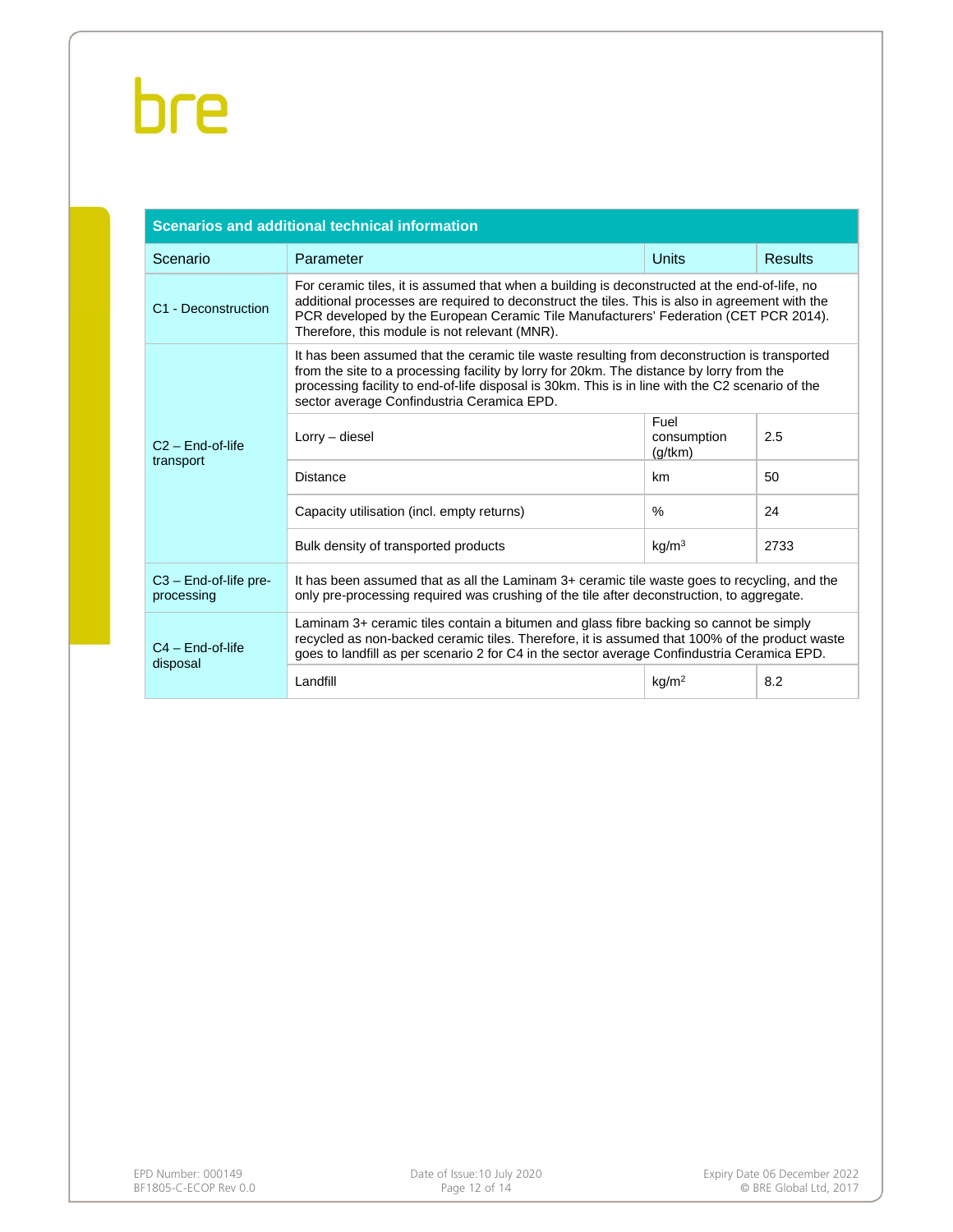### **Summary, comments and additional information**

Figure 1 below provides analysis of the relevant modules in the cradle-to-gate with options LCA study for Laminam 3+ ceramic tile (8.2 kg) across the Global Warming Potential Impact Category.

The manufacturing (A1 – A3) stage has the highest impact of all modules over the 25 year study period. Installation (A5) is responsible for the next highest GWP contributions. By comparison, the transport to site (A4), maintenance (B2) and the end-of-life modules C2 and C4 have relatively low total values in this Impact Category.



Figure 1: Global Warming Potential Impact Category results per module for Laminam 3+ over the 25 year study period. Note that MNR modules have not been included